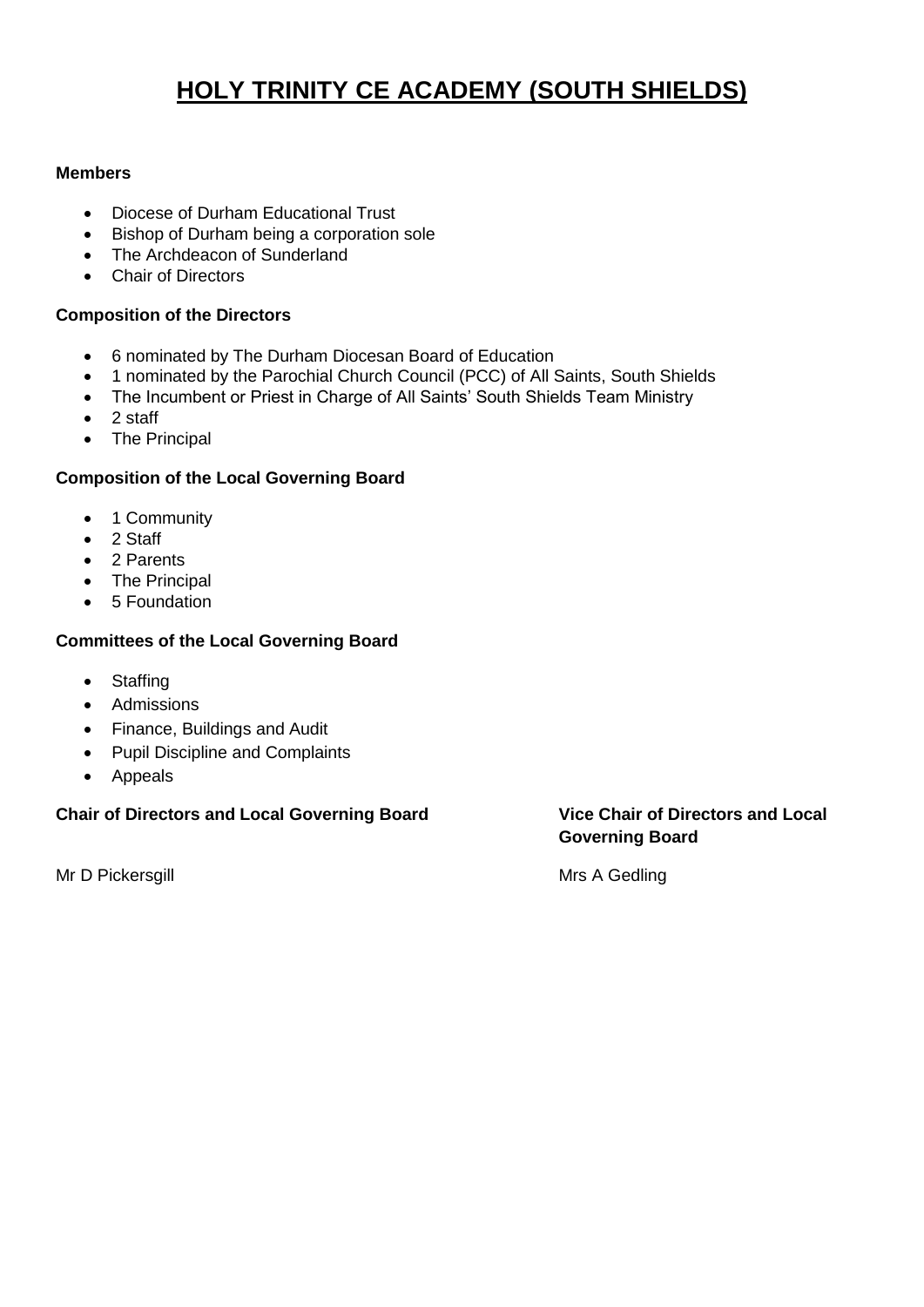| <b>Name</b>                             | Category                                  | <b>Appointing Body</b>                             | <b>Terms of Office</b>  | <b>Committees (if</b><br>associate member<br>has voting rights) | <b>Official responsibility</b>                                                                      |
|-----------------------------------------|-------------------------------------------|----------------------------------------------------|-------------------------|-----------------------------------------------------------------|-----------------------------------------------------------------------------------------------------|
| Elizabeth Clayton                       | <b>Academy Director</b><br>Governor       | Durham Diocesan Board of<br>Education (Foundation) | 01/09/18 to 31/08/2020  |                                                                 |                                                                                                     |
| Joan Gammon                             | <b>Academy Director</b><br>Governor       | Durham Diocesan Board of<br>Education (Foundation) | 1/3/2020 to 29/2/2024   |                                                                 |                                                                                                     |
| Elaine Middleton                        | Academy Director<br>Governor              | Durham Diocesan Board of<br>Education (Foundation) | 1/3/2020 to 29/2/2024   |                                                                 |                                                                                                     |
| David Pickersgill                       | <b>Academy Director</b><br>Governor       | Durham Diocesan Board of<br>Education (Foundation) | 01/8/18 to 31-7-2022    | Staffing<br>Admissions<br>Finance Buildings and Audit           | Chair of Directors<br>Chair of Local Governing<br>Board<br>Chair of Finance, Buildings<br>and Audit |
| Rev Mervyn Thompson                     | Incumbent<br>Academy Director<br>Governor | By virtue of position                              | 01/08/14                | Staffing<br>Finance Buildings and Audit                         |                                                                                                     |
| Andrea Gedling                          | PCC<br>Academy Director<br>Governor       | PCC<br>(Foundation)                                | $03/11/16 - 02/11/2020$ | Staffing<br>Admissions<br>Finance Buildings and Audit           |                                                                                                     |
| Mrs Julie Allan                         | Academy (Staff)                           | Staff                                              | 16/11/2016 - 15/11/2020 |                                                                 |                                                                                                     |
| Mr Richard Swan                         | Academy (Staff)                           | Staff                                              | 16/11/2016 - 15/11/2020 |                                                                 |                                                                                                     |
| Miss Alexandra Lock                     | Academy (Staff)                           | <b>Staff Member</b>                                | 23/11/2020              |                                                                 |                                                                                                     |
| Mr Adam McMahon                         | Academy (Staff)                           | Teacher at Holy Trinity                            | 23/11/2020              |                                                                 |                                                                                                     |
| Right Rev'd Paul Roger<br><b>Butler</b> | <b>Trust Member</b>                       | <b>Trust Member</b>                                | 01/08/14                |                                                                 | <b>Trust Member</b>                                                                                 |
| Rev Bob Cooper                          | <b>Trust Member</b>                       | <b>Trust Member</b>                                | 03/7/18                 |                                                                 | <b>Trust Member</b>                                                                                 |
| <b>Rev Stuart Bain</b>                  | <b>Trust Member</b>                       | Durham Diocesan Board of<br>Education (Foundation) | 03/7/18                 |                                                                 | <b>Trust Member</b>                                                                                 |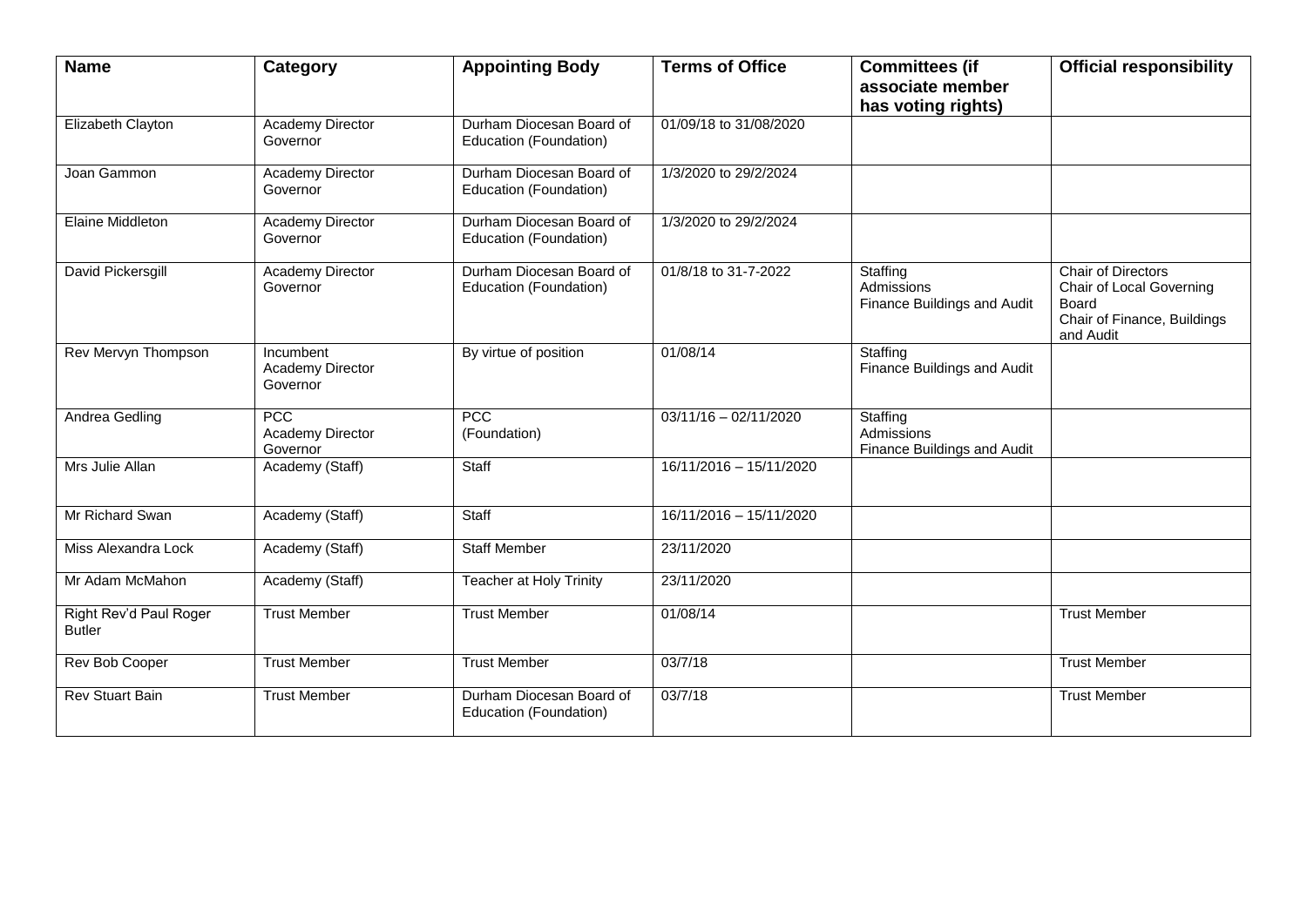#### **REGISTER OF GOVERNOR INTERESTS**

# **HOLY TRINITY CE ACADEMY (SOUTH SHIELDS)**

| <b>Name</b>                   | <b>Position</b>                           | <b>Nature of Interest</b>                                                | <b>Date Interest</b><br><b>Registered</b> | <b>Date</b><br><b>Interest</b><br><b>Ceased</b> | <b>Notes</b>                                                    |
|-------------------------------|-------------------------------------------|--------------------------------------------------------------------------|-------------------------------------------|-------------------------------------------------|-----------------------------------------------------------------|
| Elizabeth Clayton             | <b>Academy Director</b><br>Governor       | None                                                                     | 12 October 2020                           |                                                 |                                                                 |
| Joan Gammon                   | <b>Academy Director</b><br>Governor       | None                                                                     | 14 October 2020                           |                                                 |                                                                 |
| Elaine Middleton              | Academy Director<br>Governor              | None                                                                     | 12 October 2020                           |                                                 |                                                                 |
| David Pickersgill             | <b>Academy Director</b><br>Governor       | Director at Howarth Litchfield Architects<br>Director at Roscoe Holdings | 12 October 2020<br>26 April 2021          |                                                 |                                                                 |
| Rev Mervyn Thompson           | Incumbent<br>Academy Director<br>Governor | Director Action Station South Tyneside                                   | 15 July 2020                              |                                                 | Governor Biddick Hall Junior<br>School                          |
| Andrea Gedling                | PCC<br>Academy Director<br>Governor       | None                                                                     | 23 July 2020                              |                                                 |                                                                 |
| Mrs Julie Allan               | Academy (Staff)                           | <b>Staff Member</b>                                                      | 9 July 2020                               | 15/11/2020                                      |                                                                 |
| Mr Richard Swan               | Academy (Staff)                           | <b>Teacher at Holy Trinity</b>                                           | 9 July 2020                               | 15/11/2020                                      |                                                                 |
| Miss Alexandra Lock           | Academy (Staff)                           | <b>Staff Member</b>                                                      | 23 November 2020                          |                                                 |                                                                 |
| Mr Adam McMahon               | Academy (Staff)                           | Teacher at Holy Trinity                                                  | 23 November 2020                          |                                                 |                                                                 |
| <b>Thomas Pigott</b>          | <b>Community Governor</b>                 | None                                                                     | 15 October 2020                           |                                                 | Governor at Lord Blyton Primary<br>School                       |
| <b>Tina Murphy</b>            | Principal                                 | None                                                                     | 22 July 2020                              |                                                 | Governor Northern Saints Primary<br>Trust Member Seaham Academy |
| Right Rev'd Paul Roger Butler | <b>Trust Member</b>                       | None                                                                     | 19 October 2020                           |                                                 | Chair Diocese of Durham Board<br>of Finance                     |
|                               |                                           |                                                                          |                                           |                                                 | Trustee of Durham and<br>Newcastle MAT                          |